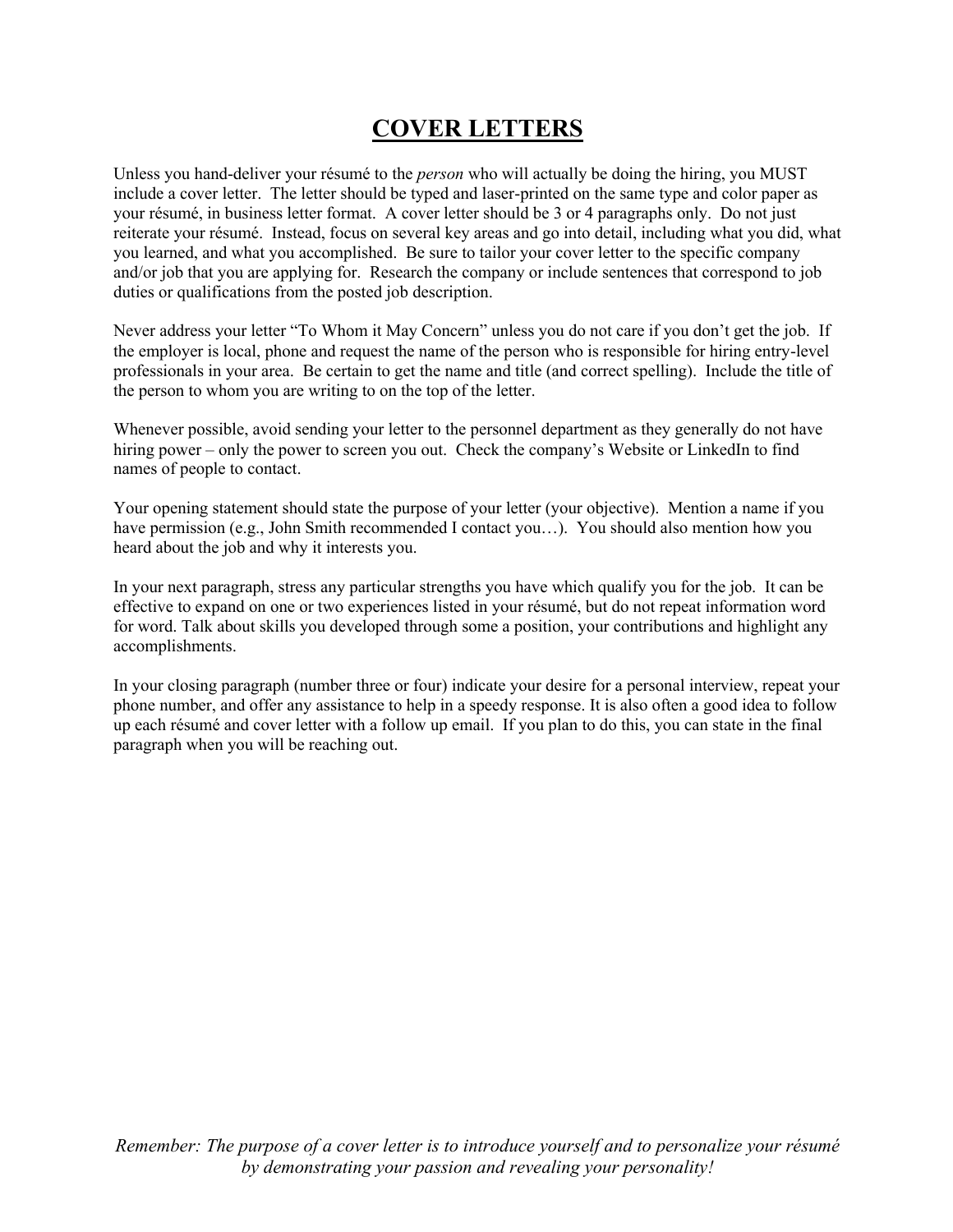*Your Name Your Address, etc. info (use same format as you did on your résumé)*

Date

Potential Employer's Name Company Name Company Address

Dear Mr. (Employer):

State the reason for the letter Introduce yourself

Position or type of work for which you are applying

Indicate where you learned of the opening (friend, Handshake, Career Services, Website etc.) Why you are interested in this particular position and company (what you know about the company) This section should take

Use a colon unless you have a previous relationship…then a  $\sim$ 

State what you can do for the employer

If you are a recent graduate, explain how your academic background makes you a qualified candidate

If you have practical work experience, point out the specific achievements or qualifications Try not to repeat the information on the résumé; rather, detail a couple of main points (what you did, what you learned, what you accomplished)

1-2 paragraphs max.

Look at the job description for the keywords/skills they're seeking and highlight those here

Refer to the enclosed résumé, which summarizes your qualifications, training, and experiences (NOTE: cover letter should be 3 OR 4 paragraphs long…no longer!)

State the action you would like to see happen (i.e.: an interview)

Indicate your desire for a personal interview and your flexibility as to the time Include your phone number again

Offer assistance to help them respond quickly (e.g.: state that you would be willing to send additional information should they need it)

Thank them for their consideration/time and state that you look forward to hearing from them

Sincerely,

*(don't forget to sign…on electronic copies, use a jpg of your signature!)*

Your name

*Remember: The purpose of a cover letter is to introduce yourself and to personalize your résumé by demonstrating your passion and revealing your personality!*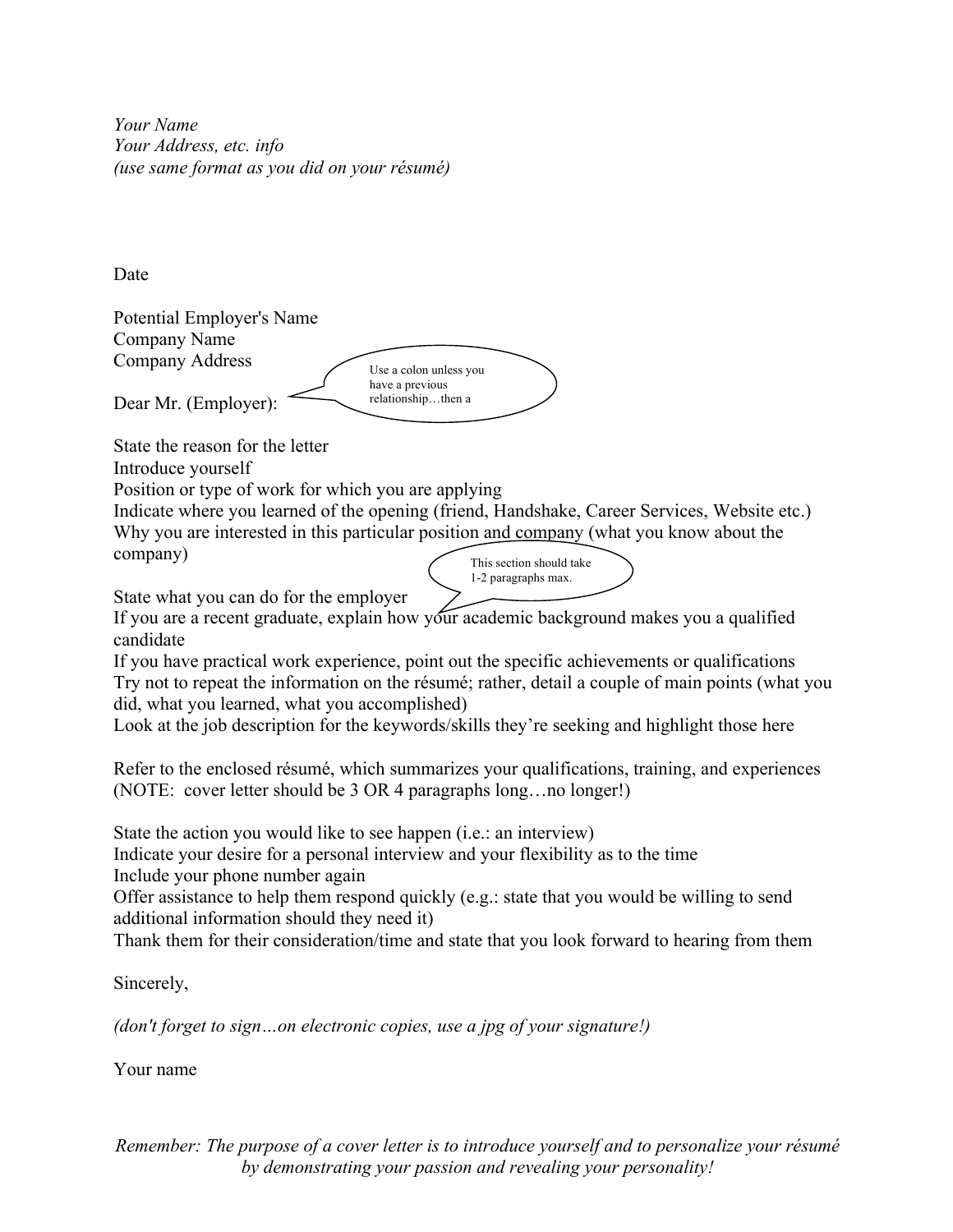### **Huang Wang**

205 W Green St. Williamsburg, VA 23185 | hwang@cwm.edu | 217-275-7600

December 14, 20xx

Dr. Jo'sephine Barlow Corporate Recruitment Research Laboratories Eli Lilly and Company Indianapolis IN 46285

Dear Dr. Barlow:

I am writing to express my interest in the Junior Scientist position at Eli Lilly that was listed through Handshake. I will be graduating from the College of William and Mary with a bachelor's degree in Chemistry in May 2020. I plan to pursue a career as a Synthetic Research Chemist after graduation. Eli Lilly's commitment to developing pharmaceuticals that help people live longer, healthier, and more active lives is a great fit with my career values.

Through participating in undergraduate organometallic synthetic research for the past 18 months, I have developed and improved valuable laboratory skills. The goals of my research project include optimizing reaction conditions and purification methods for each of the 4 steps in synthesizing the unreported ligand, 4´-cyanobenzo-18-crown-6, and its rhodium complex. I am studying binding and extraction constants for the ligand and complex as well as behavior changes at the rhodium center by UV–vis and NMR spectroscopy. Last January, I presented this work at the Virginia Academy of Sciences in Blacksburg. I also hope to present my current results at the National Conference of Undergraduate Research in Kalamazoo, Michigan next month. Towards the end of the semester, I also hope to summarize my final results in my honors thesis.

With my extensive background in synthetic research and desire to learn and grow in this field, I hope to be a valuable part of your Synthetic Chemistry team. I look forward to the opportunity to interview for a position with Eli Lilly to discuss my background and qualifications in further detail. Thank you for your time and consideration.

Sincerely,

Huang Wang

Huang Wang

*Remember: The purpose of a cover letter is to introduce yourself and to personalize your résumé by demonstrating your passion and revealing your personality!*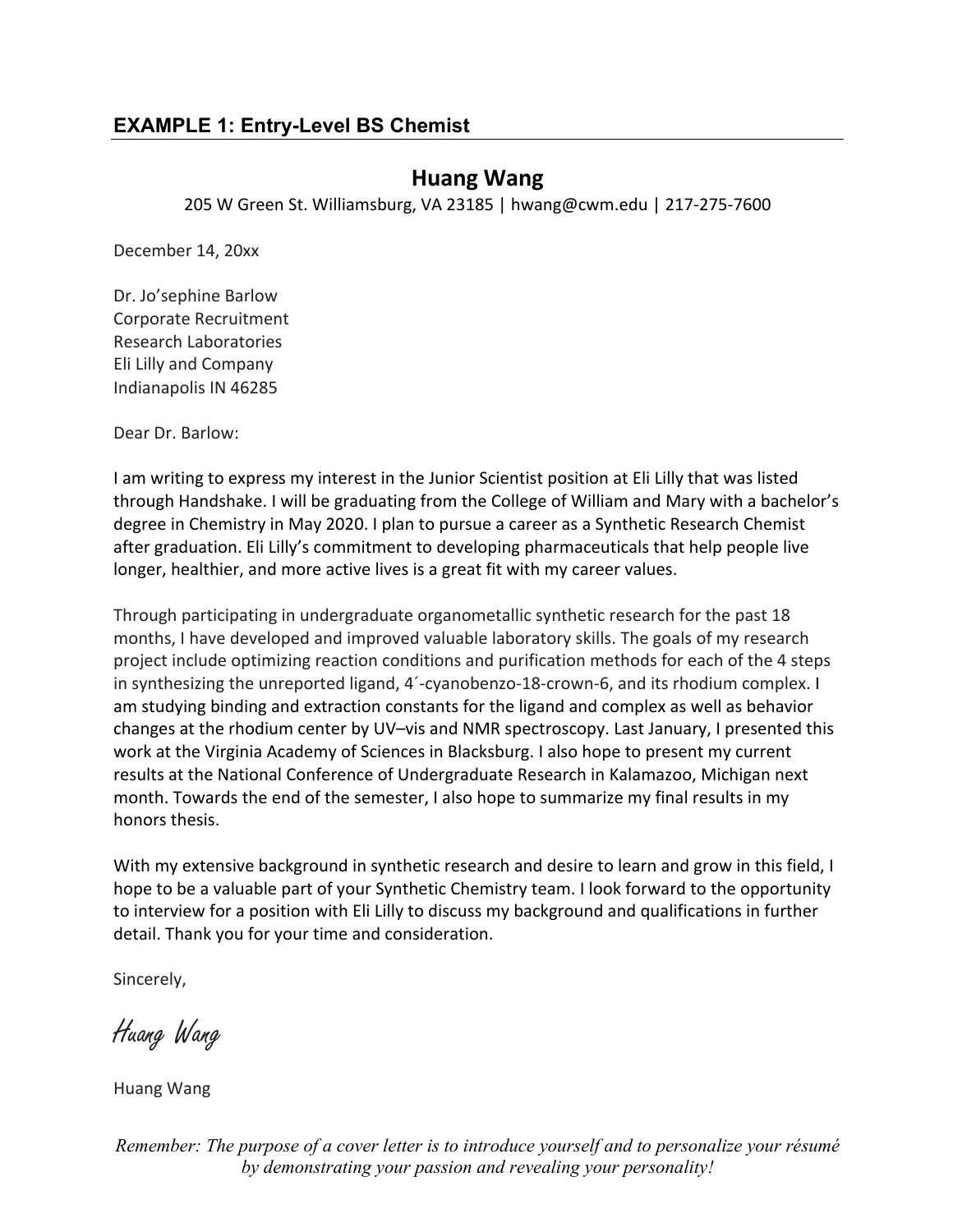# **Jennifer Rodriguez**

62 Bishop Allen Drive, Apt #5 Cambridge, MA 02139 jrodriguez6@somemail.com 649-869-7542

September 18, 20xx

Mr. Douglas King Director of Human Resources Colgate-Palmolive Company 300 Park Avenue New York, NY 10022

Dear Mr. King:

I am writing to apply for a full-time Chemical Engineering position at Colgate-Palmolive. As a senior in Chemical Engineering at the University of Pollyville graduating in May 2012, I am very interested in the development of consumer products and have read a great deal about your excellent company and outstanding products. I welcome the opportunity to bring my research and engineering skills to Colgate-Palmolive's products.

As you can see from my attached resume, I developed my research and engineering skills through several internships and academic projects. During my internship at Procter & Gamble, I developed all aspects of a prototype for a newly conceptualized oral care product. By the end of my project, I was able to hand out samples of the product. My supervisors commended me for my communication and creative problem-solving skills and for my ability to work well with many different people within our development team.

I developed my leadership and interpersonal skills by being an active member of several organizations on the University of Pollyville campus. As president of the American Institute of Chemical Engineers, I am in charge of planning meetings, fundraisers, activities, and our annual departmental banquet. While being the Service Chair for Lambda Sigma, the sophomore honor society, I organized service activities and motivated members to participate in the service events.

I look forward to learning more about career opportunities at Colgate-Palmolive. I believe I would be a great fit at Colgate-Palmolive not only because of my technical background in the consumer product goods industry but also because of my tenacity to learn. If you have any questions, please contact me at 649-869-7542 or jrodriguez6@somemail.com. Thank you for your consideration.

Sincerely,

Jennifer Rodriguez

Jennifer Rodriguez

*Remember: The purpose of a cover letter is to introduce yourself and to personalize your résumé by demonstrating your passion and revealing your personality!*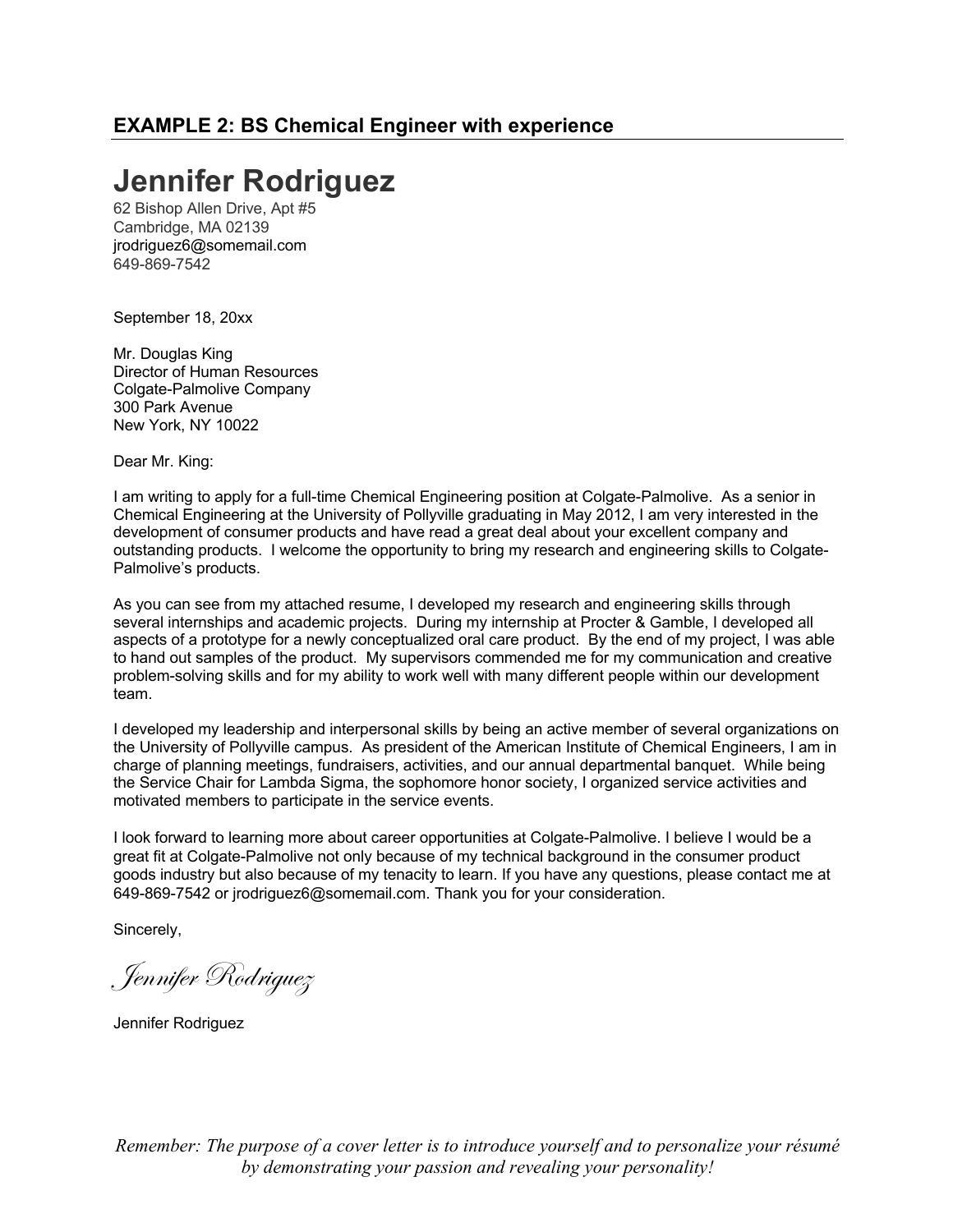#### **EXAMPLE 3: BS Chemist/Chemical Engineering Seeking an Internship**

#### **DARRELL TONEMAH**

60 Sola Circle, Isabell, SD 57633, 605-225-1789, dtonemah@gmail.com

March 1, 20xx

Anika Patel, Ph.D. Director of Environmental Analysis Charlton National Laboratory Charlton, MN 43567

Dear Dr. Patel:

As a junior at the University of Isabell majoring in Chemistry and Chemical Engineering, I am looking for practical chemical job experience. The UI's Career Services staff told me of your excellent internship program, and I am very interested in your summer 20xx position.

My chemical engineering background ties in closely with the research of your division. As a Chemical Engineer I am interested in conducting tests to analyze the environmental effects of different chemical contaminants. The research your organization has done on water, plant and animal tissue, and soil samples is also of interest to me, as both a chemist and an engineer.

As my grades show, I am an excellent student capable of understanding new ideas and concepts. I possess the qualities of a good lab worker because I am cautious but confident in my work, and not afraid to ask questions and seek help when needed. I am a hard worker and am able to successfully complete tasks that I start. I have the aptitude to learn all I can about environmental analytical chemistry. The experience of working with professional chemists will greatly enhance my knowledge, techniques, and understanding.

If chosen for an internship, I would adapt quickly to the operations of the laboratory support group. I am willing to work closely with other team members to ensure that projects run well. I would like the opportunity to learn from and work with other chemists who will allow me to contribute my share of the work. I enjoy conducting analyses and will take the initiative when confronted with a problem to see that it is solved.

Thank you for reading this letter and the attached resume. I hope that you will consider me for this position; I will be pleased to interview at your convenience. If I can provide any further information, please contact me at 605-225-1789 or dtonemah@gmail.com.

Sincerely,

*Darrell Tonemah*

Darrell Tonemah